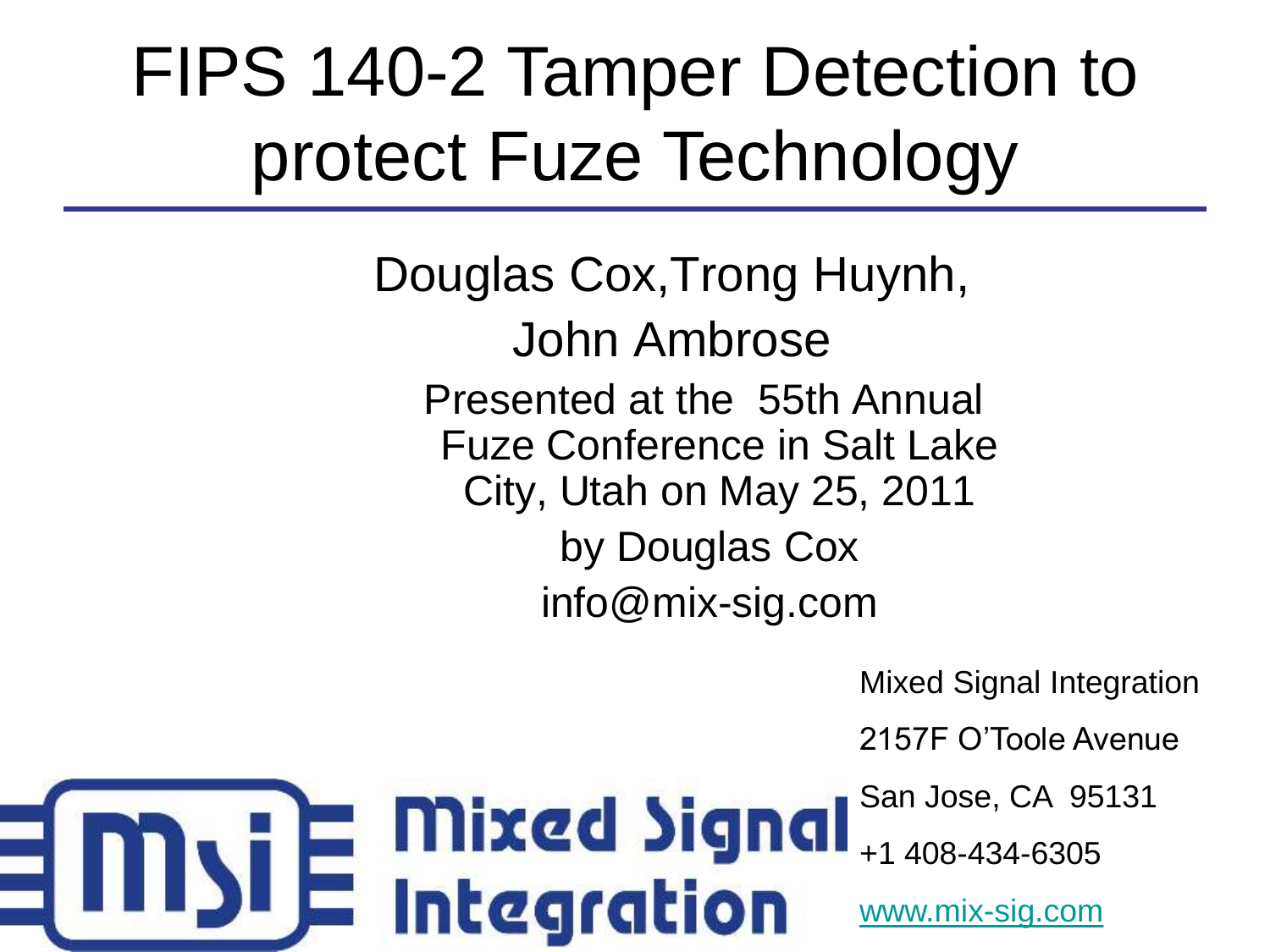#### What is F.I.P.S.

- Federal Information Processing Standard
	- 5 Levels of Protection
	- Level 1 is Cryptography
	- Level 2 is Physical protection
	- Level 3 is Voltage and Reset protection
	- Level 4 is Temperature monitoring +Level 3
	- Level 5 is Current monitoring protection +Level 4

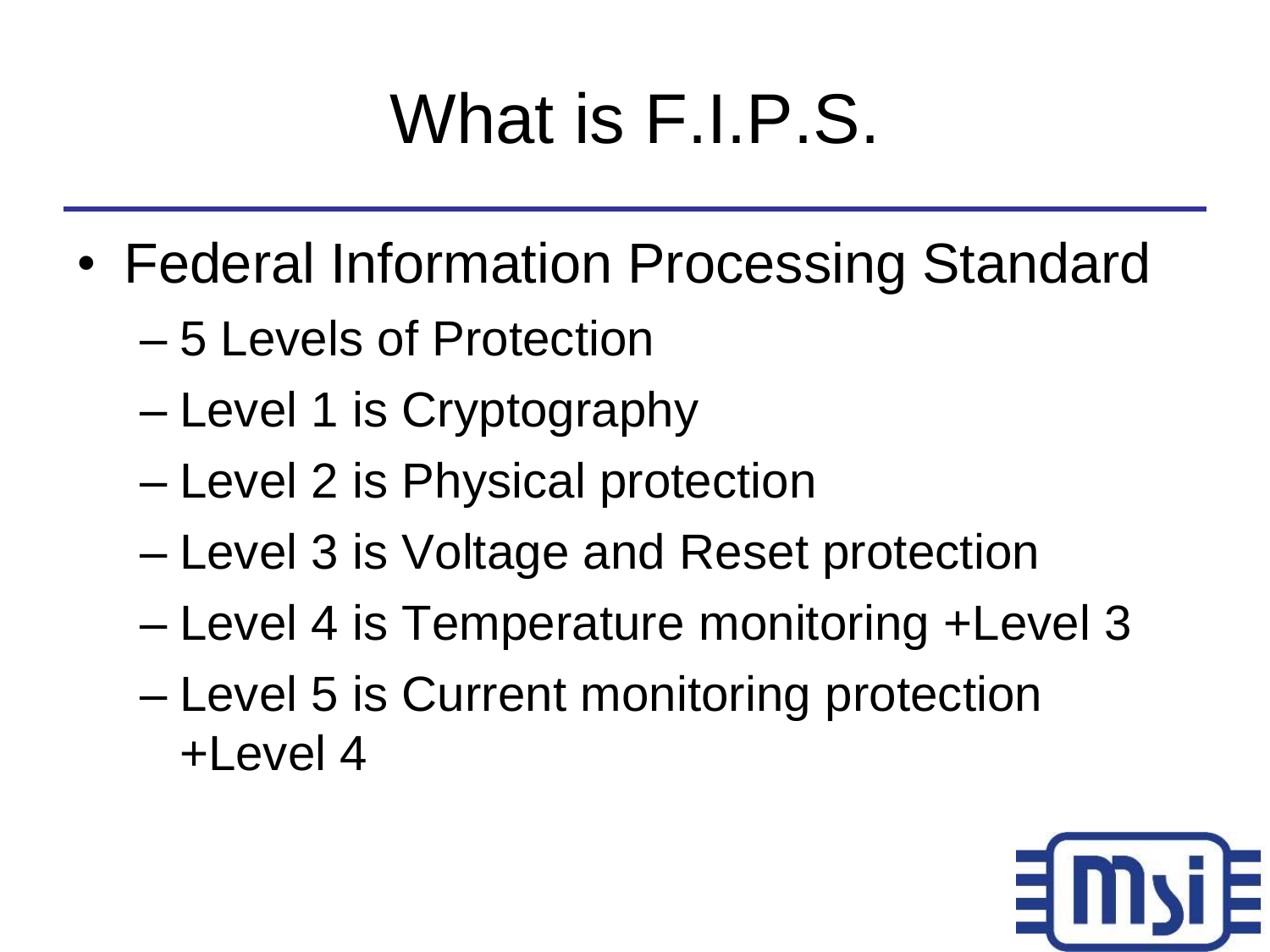#### The Problem

- Fuze Technology needs protection
	- Sophisticated Analog and Digital Signal Processing techniques
	- Danger of reverse engineering
	- No battery drain
	- Tampering with Fuze ignition sequence
	- Tampering with Safe and Arm

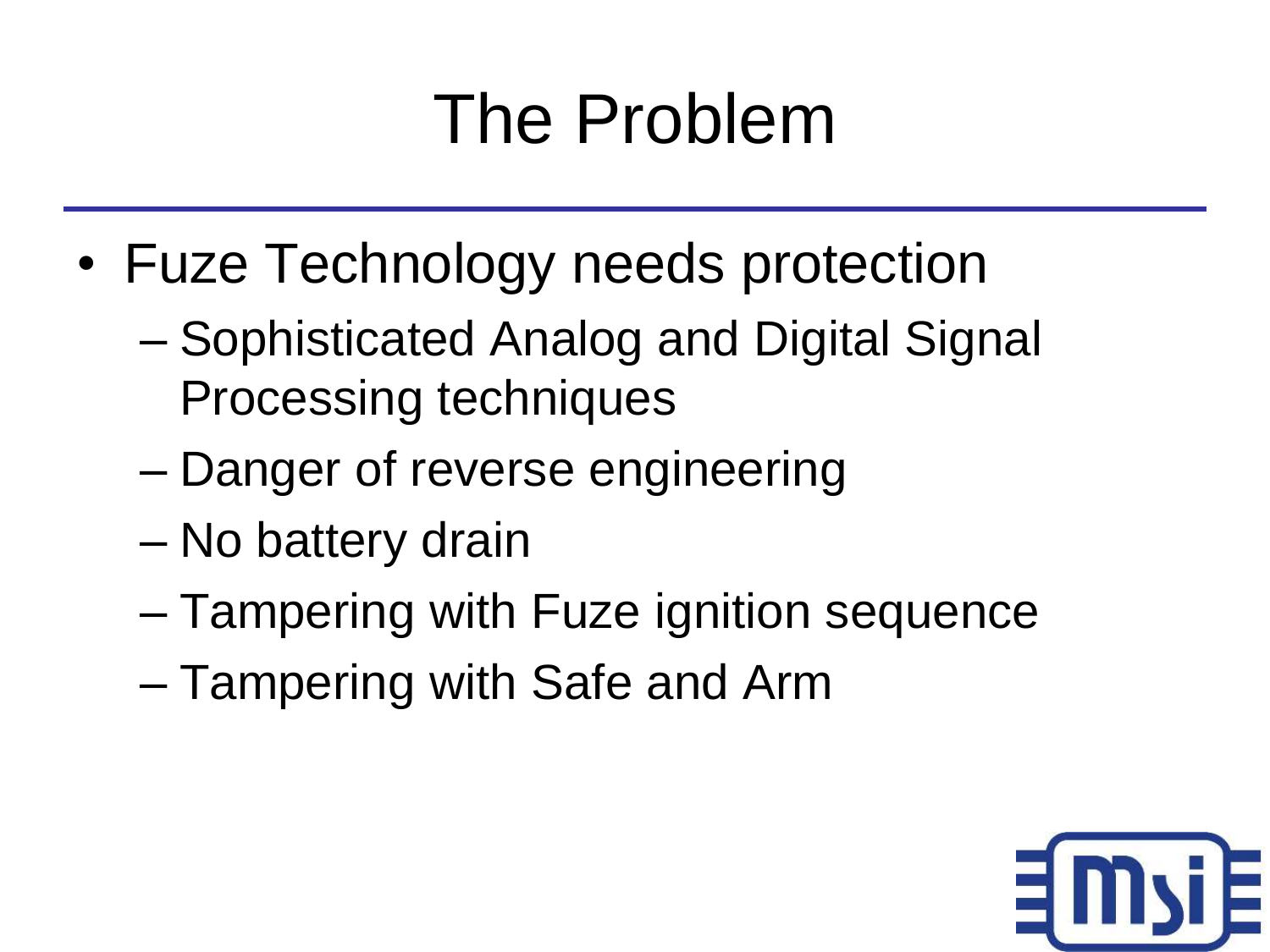#### MSI's MSFIPS provides Monitoring Functions



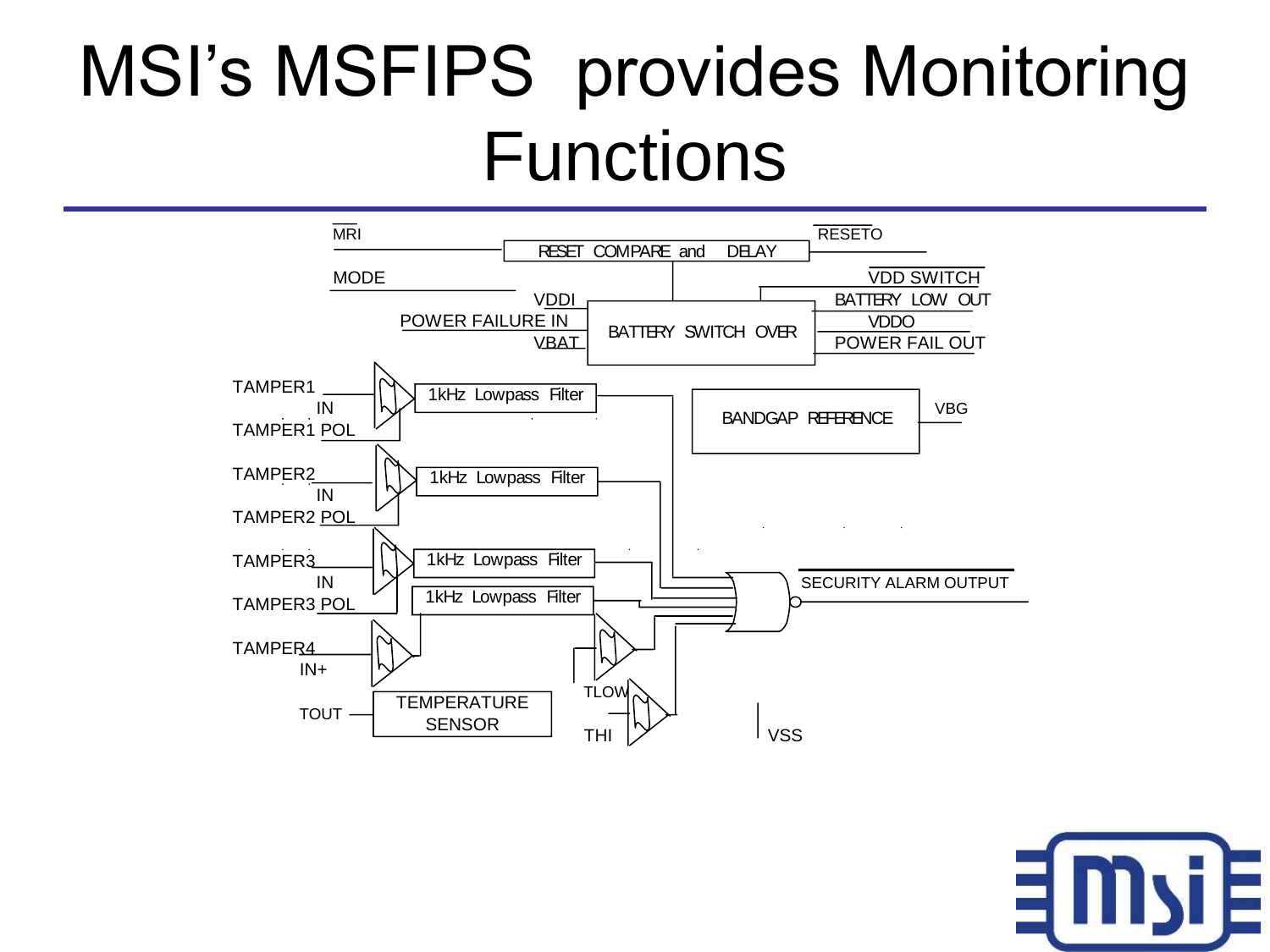# System Design

- Life of Lithium Battery with no drain is  $\sim$ 10 years.
	- To increase life, switches for access power the MSFIPS.
	- Once case is opened, MSFIPS would monitor status.

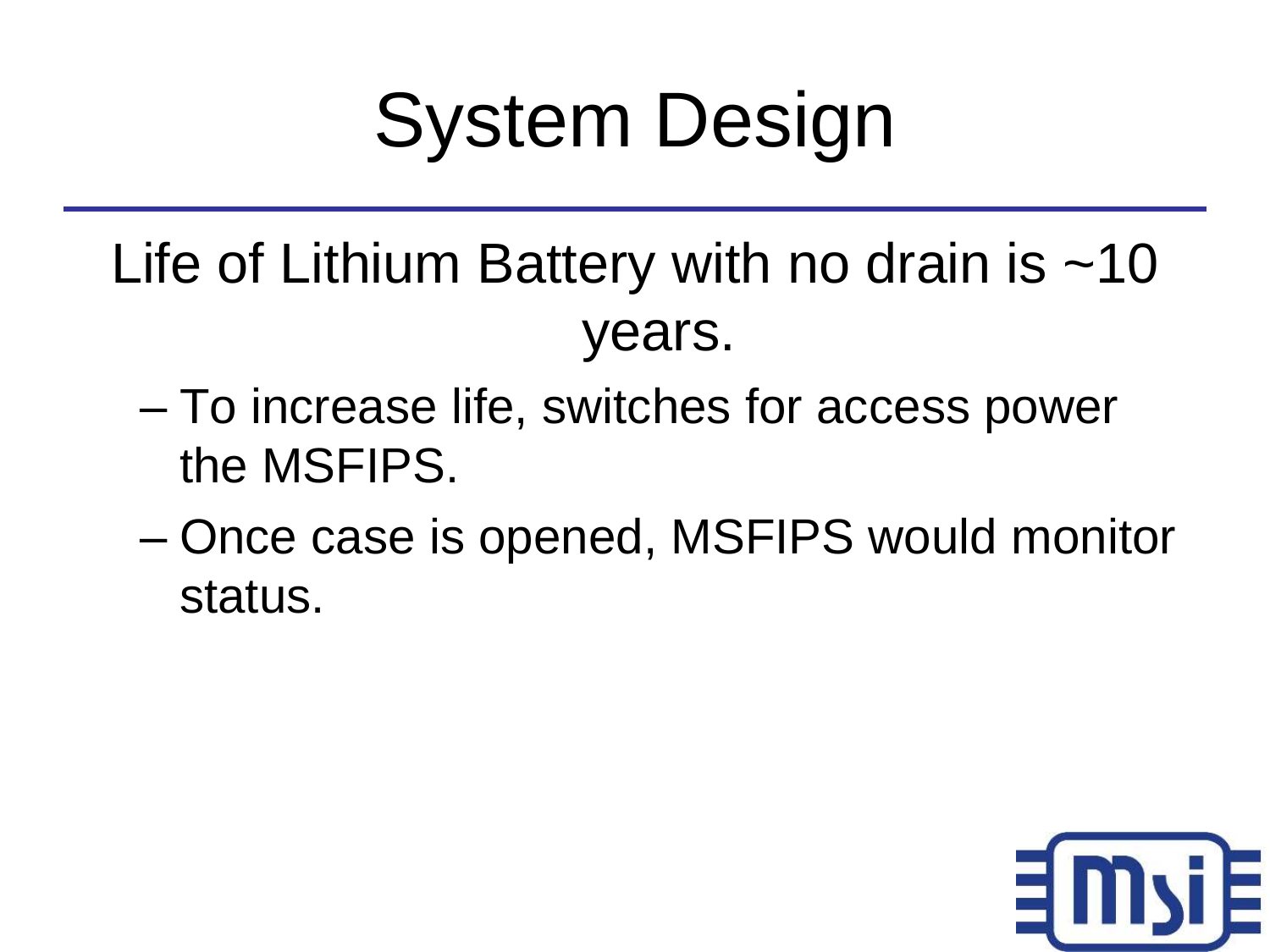#### MSFIPS Evaluation Board



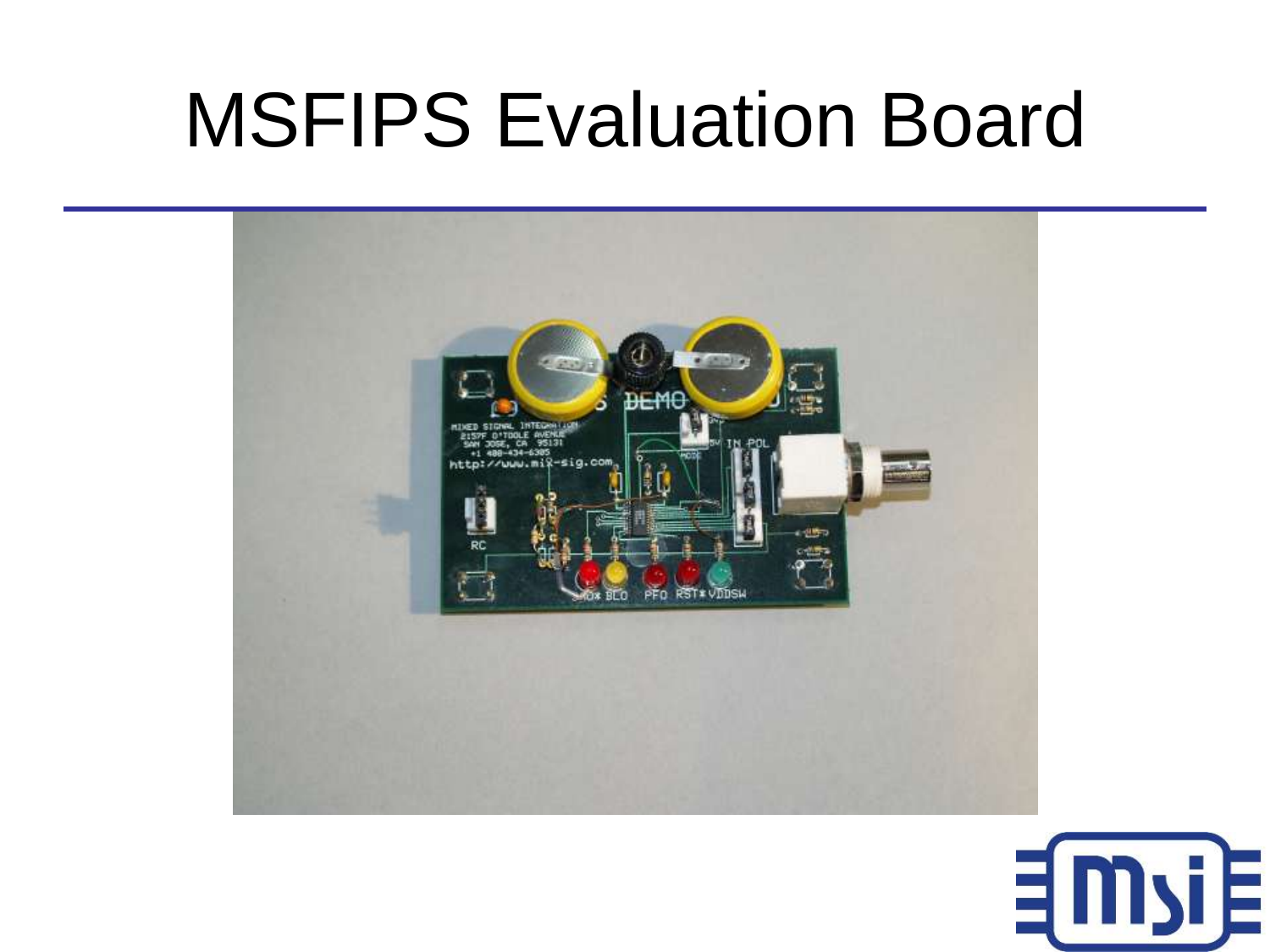# What if Triggered?

- SAO<sup>\*</sup> goes low closing relay to igniter.
- 50 gauge NiChrome© wire requires only 500 mA current.
- Able to burn and damage components to prevent reverse engineering.

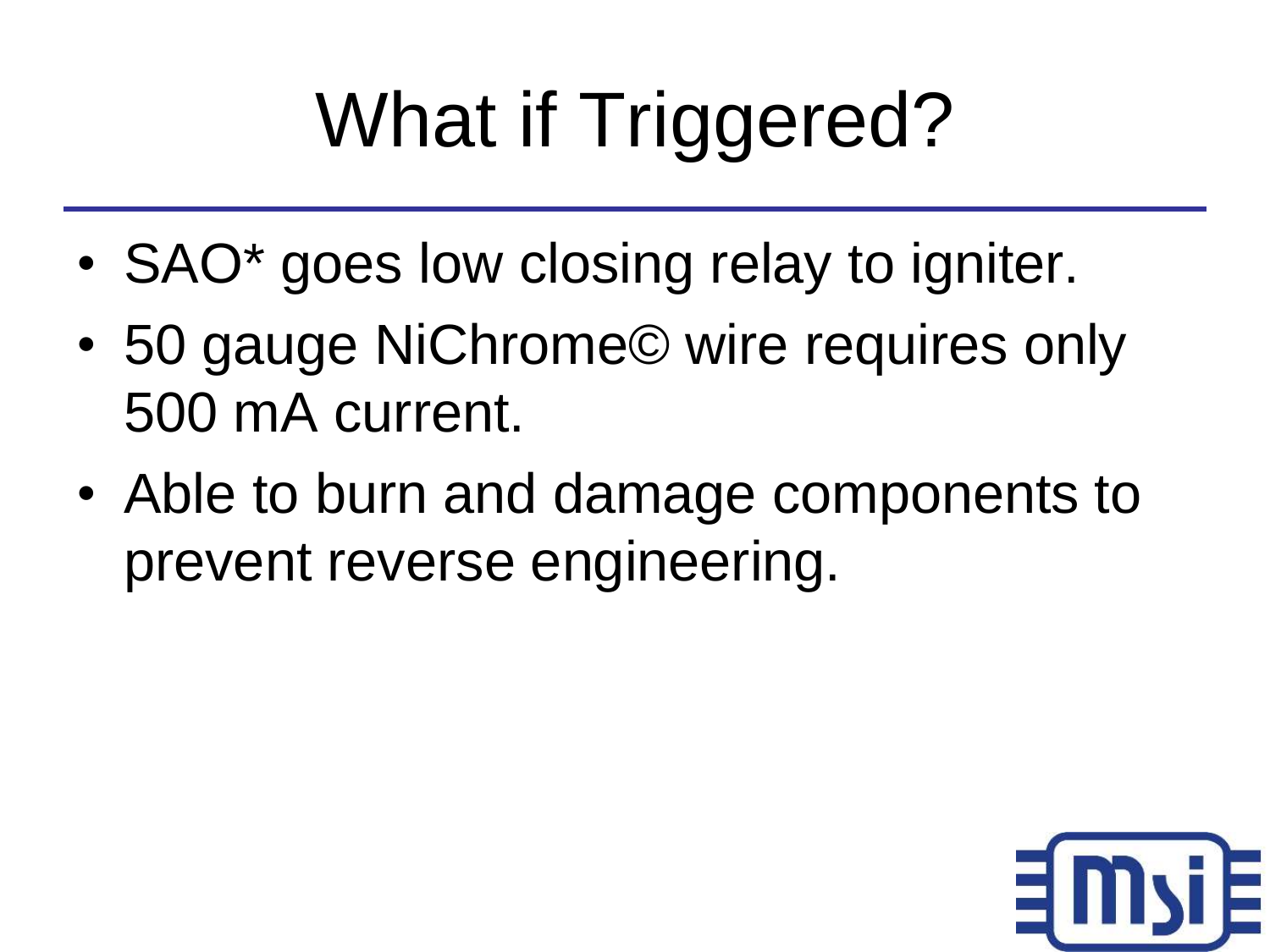## Simplified Schematic

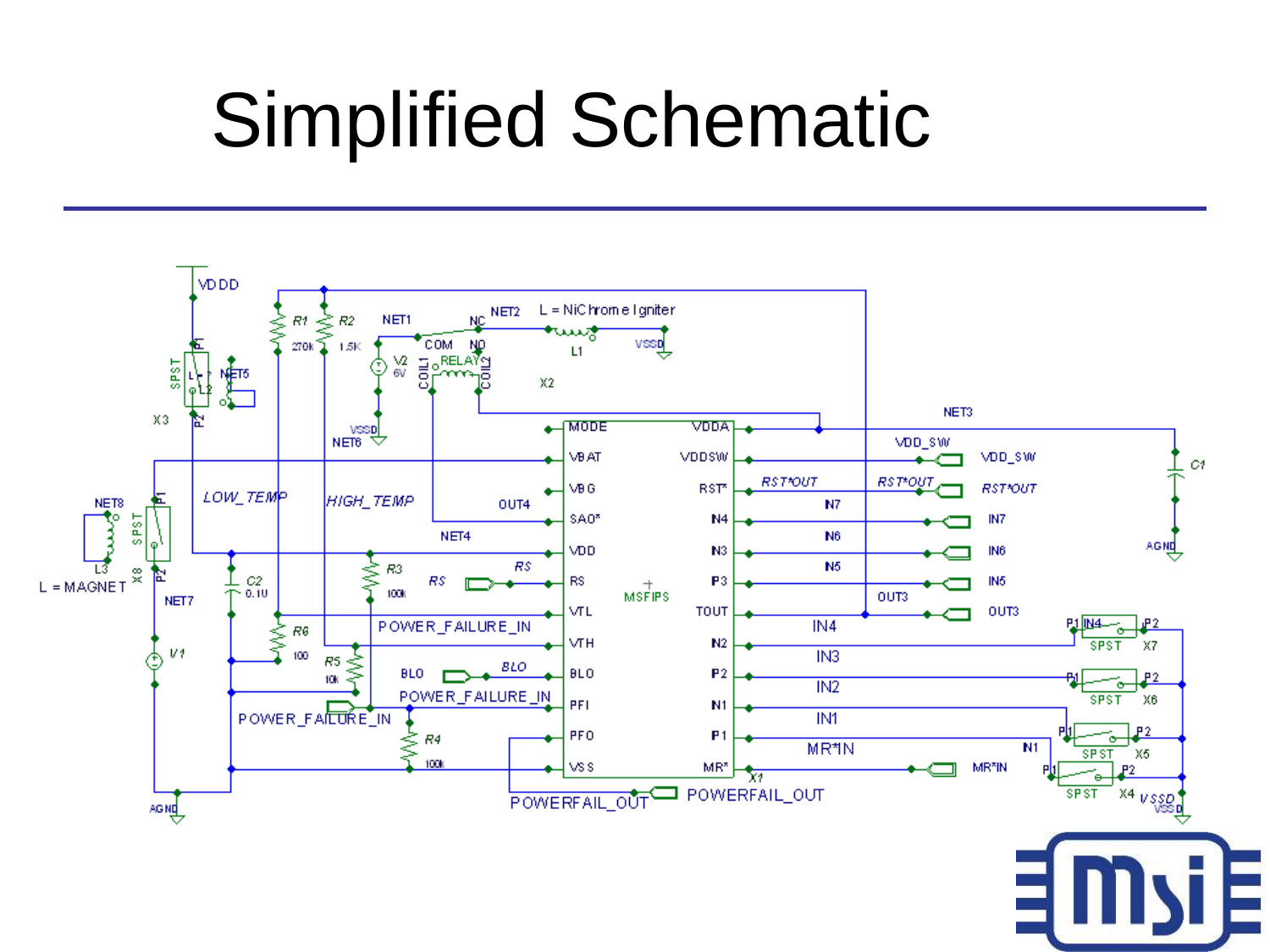## Technical Issues

- Position of the tamper switches – Ensure they cannot be bypassed
- Selection of temperature range – Need to be set for range found in outdoors
- Ensuring destruction of fuze technology is complete.